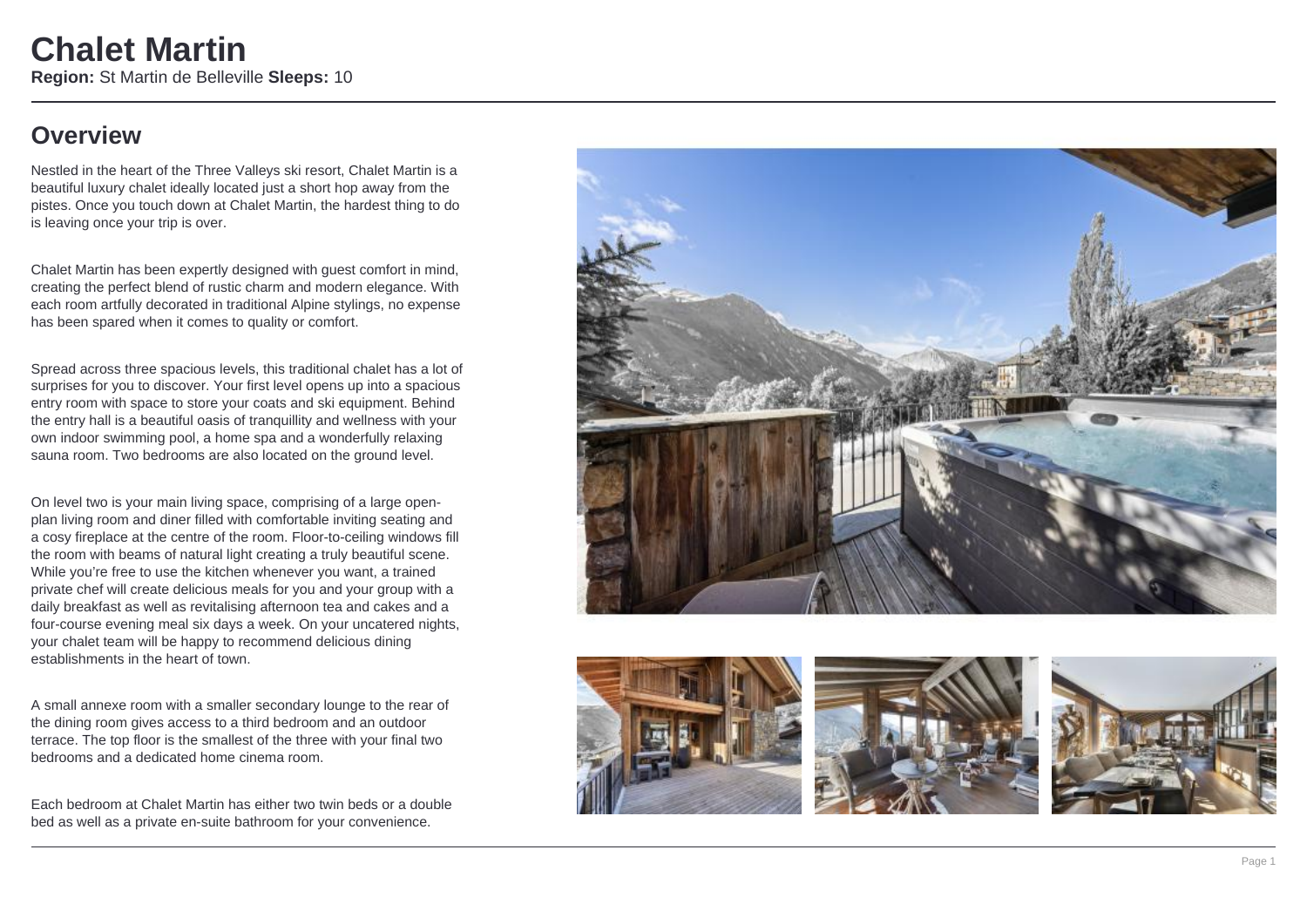Throughout your stay, your chalet manager will be on-hand to support your group with anything they may need. Their expert support will start long before you arrive, ensuring your comfort and convenience at every step, with lift passes, ski hire and more all arranged in advance should you desire it. Your chalet manager can even arrange for ski lessons and babysitting services for little ones should you need them.

#### **Facilities**

Chalet • Wow Factor • Wellness • Easy By Train • Fully Catered • **Recommended** • Private Pool • Child-Safe Pool • Heated Pool • Indoor Pool • Ideal for Babies & Toddlers • Ideal for Kids • Ideal for Teens • Wi-Fi/Internet • Hot Tub • Walk to Village • Walk to Restaurant • All Bedrooms En-Suite • Ideal for Xmas/NY • Cable TV • Sauna/Steam • Home Cinema • DVD • Working Fireplace • Heating • Cot(s) • High Chair(s) • Walking/Hiking Paths • Wine Tasting • Skiing • Outstanding Landscapes • Outdoor Pursuit & Activities • Tourist Towns & Villages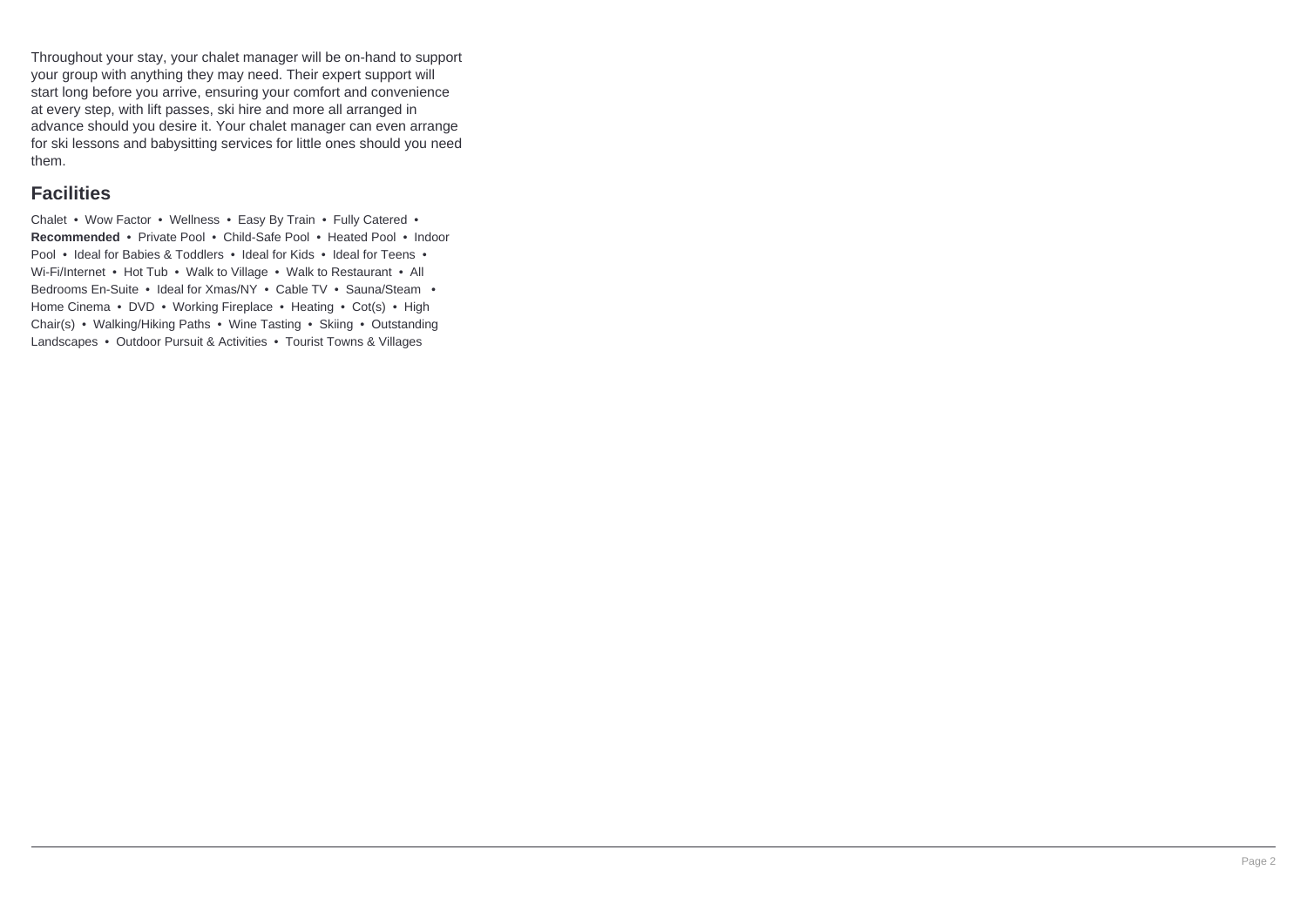## **Interior & Grounds**

#### **The Chalet**

Chalet Martin sleeps ten guests, with double height ceilings the property has an abundance of space!

#### Interior

- Wellness area with heated indoor swimming pool, sauna & steam room
- Cinema room with projector screen & reclining chairs along with a separate
- TV room with flatscreen television and cosy sofa area
- Five double/twin bedrooms with stunning en-suite bathrooms
- Dining area with real log fire looking onto the open plan kitchen where you can see our French chef work his magic
- Reading corner with comfortable highback chairs and breathtaking mountain views
- Boot room with heated boot driers/warmers
- Parking space is available in the garage on the lower floor

#### Exterior

- Outdoor terrace for little ones (and big ones) to play safely and securely in
- the snow or go for a refreshing cool down from the spa
- Jacuzzi with mountain views
- Private parking







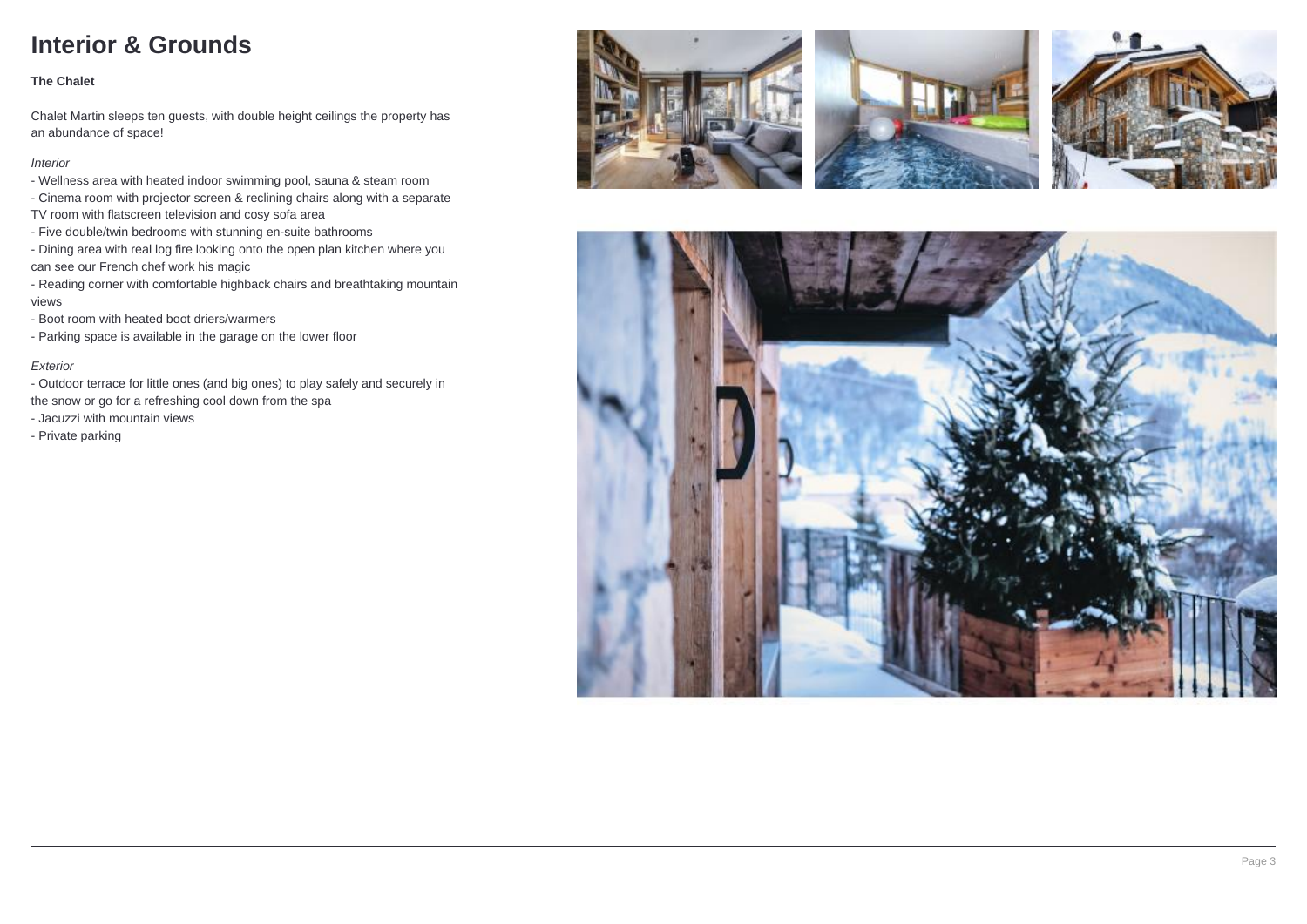## **Location & Local Information**

Lovely Chalet Martin has a truly envious position, nestled in the heart of sleepy Saint Martin de Belleville and just a short walk away from the pistes of the Three Valleys. Perfect for those looking for a laidback Alpine escape, Chalet Martin has a wonderfully tranquil location while still being close to local amenities.

Starting your holiday at Chalet Martin is relatively straightforward with the Three Valleys being well-accessed by road, meaning you can easily make your own way to the chalet from home or you can fly into a nearby airport and transfer over.

While staying at Chalet Martin, there's no need to rent a car during your stay as your dedicated chalet staff will make arrangements for a private airport transfer should you require one. The easiest airport to get to Chalet Martin from is Geneva, which is around a two-hour drive away. Similarly, should you need to get anywhere around the Three Valleys during your stay, just let your chalet manager know and they'll make arrangements for your transport.

For the slopes, you're less than a five-minute walk away from the base of the pistes, making Chalet Martin a fantastic ski-in, ski-out destination.

While in Saint Martin de Belleville, you're never far from local amenities with a lovely selection of bars, restaurants and stores within easy walking distance of the chalet. And, if you fancy a change of pace one day, as part of the Three Valleys network, you can easily ski between the different ski villages to explore the area - then, when the day is up, your chalet manager will arrange for a private driver to pick you up and return to Chalet Martin.

#### **Local Amenities**

| <b>Nearest Airport</b>       | Chambery<br>(Over 100 km)                              |
|------------------------------|--------------------------------------------------------|
| <b>Nearest Train Station</b> | <b>Moutiers Salin Brides les bains</b><br>$(16-20$ Km) |
| Nearest Restaurant           | (Under 1 Km)                                           |
| Nearest Bar/Pub              | (Under 1 Km)                                           |



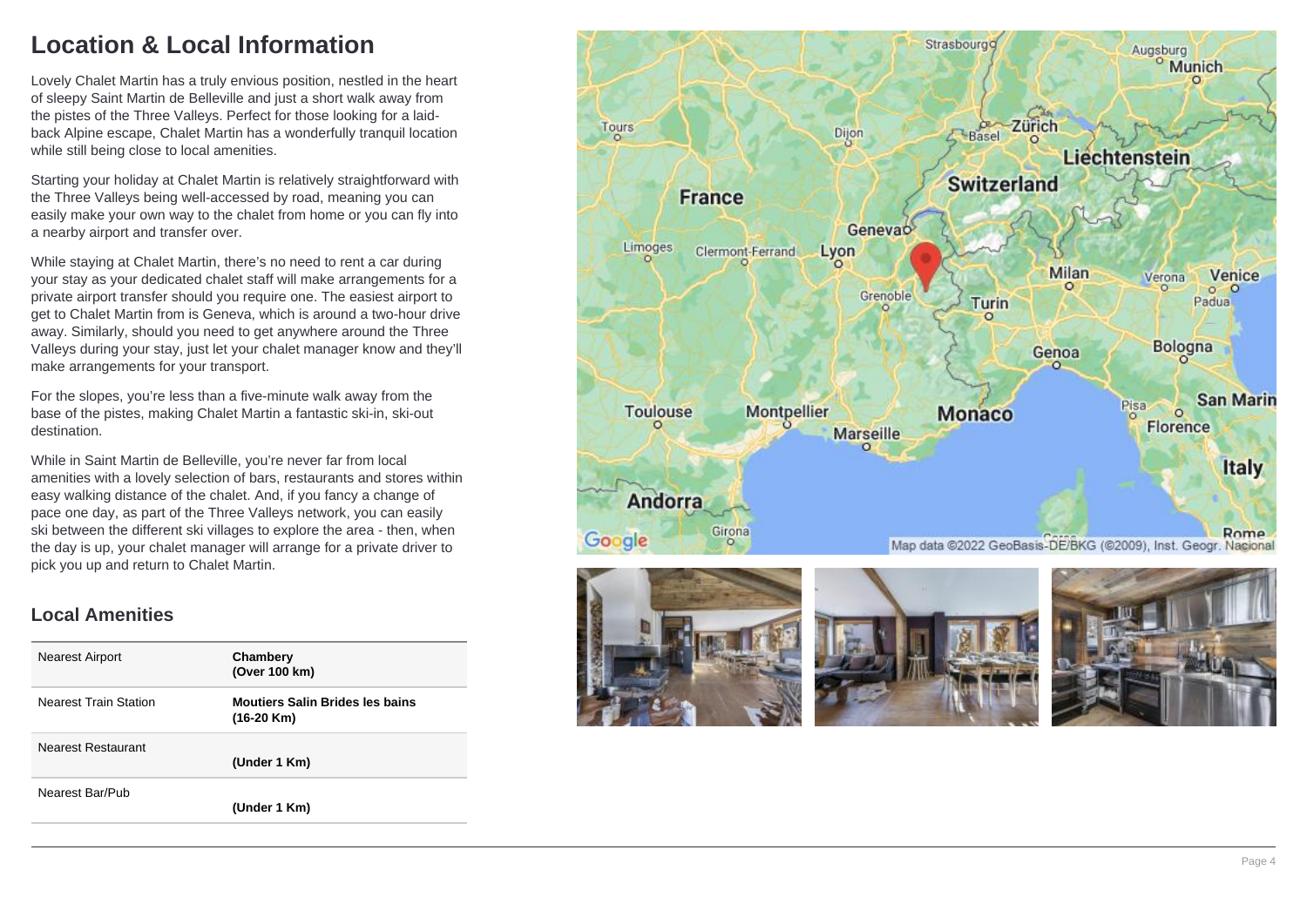| <b>Nearest Supermarket</b> | (Under 1 Km)                                      |
|----------------------------|---------------------------------------------------|
| <b>Nearest Piste</b>       | (Under 1 Km)                                      |
| Nearest Village            | <b>Saint Martin de Belleville</b><br>(Under 1 km) |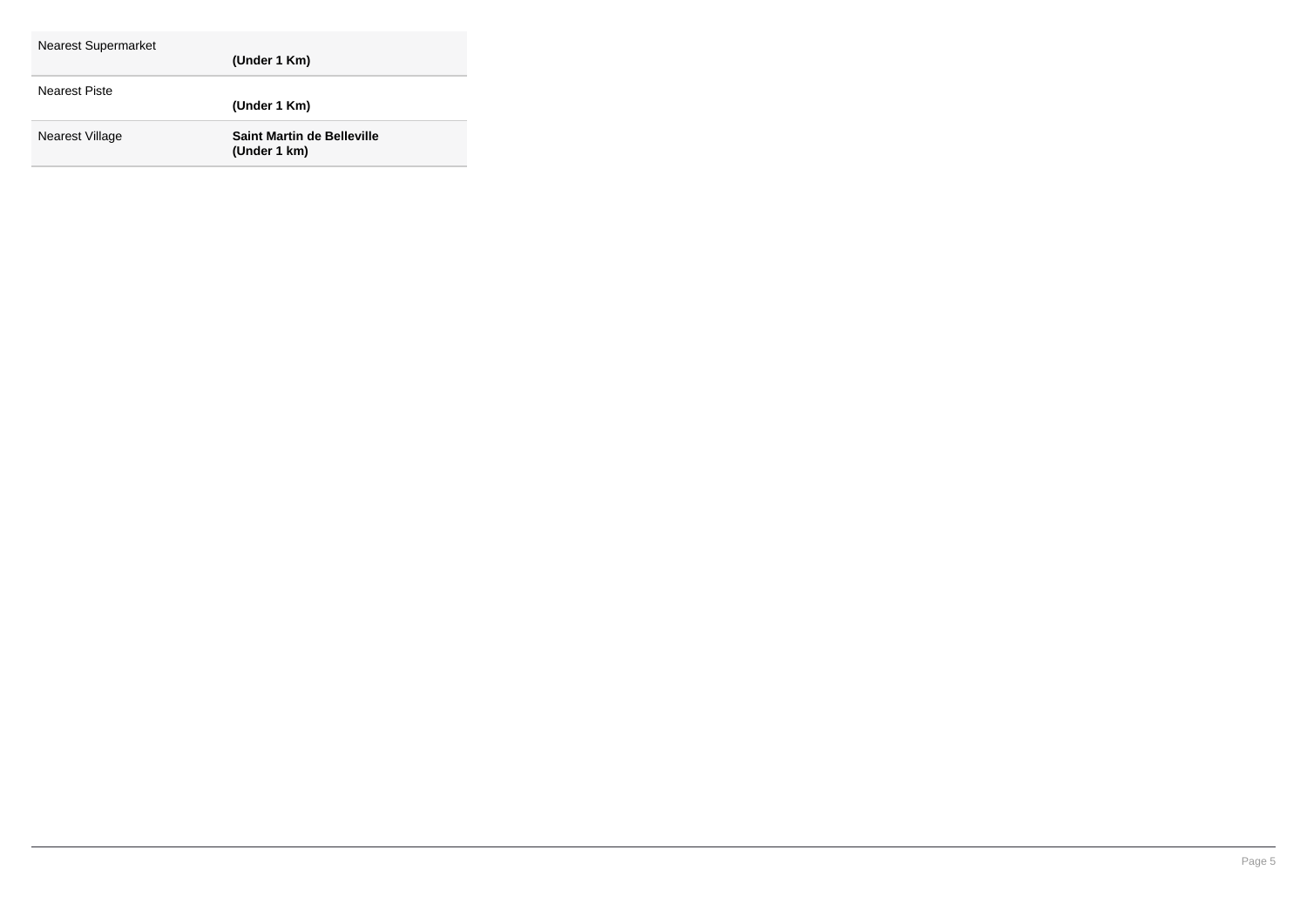## **What Oliver loves…**

- Spacious but homely at the same time
- The indoor pool is a great feature, especially after a long day on the slopes
- Spectacular views of the surrounding Alps
- Chalet is walking distance from the ski lift and restaurants

## **What you should know…**

- Nightlife in the village is very low key
- Chalet Martin is a luxury chalet in a quiet area, so it may not be a suitable choice for groups looking for a lively chalet break.
- Use of certain additional services, like babysitting, will incur additional costs.